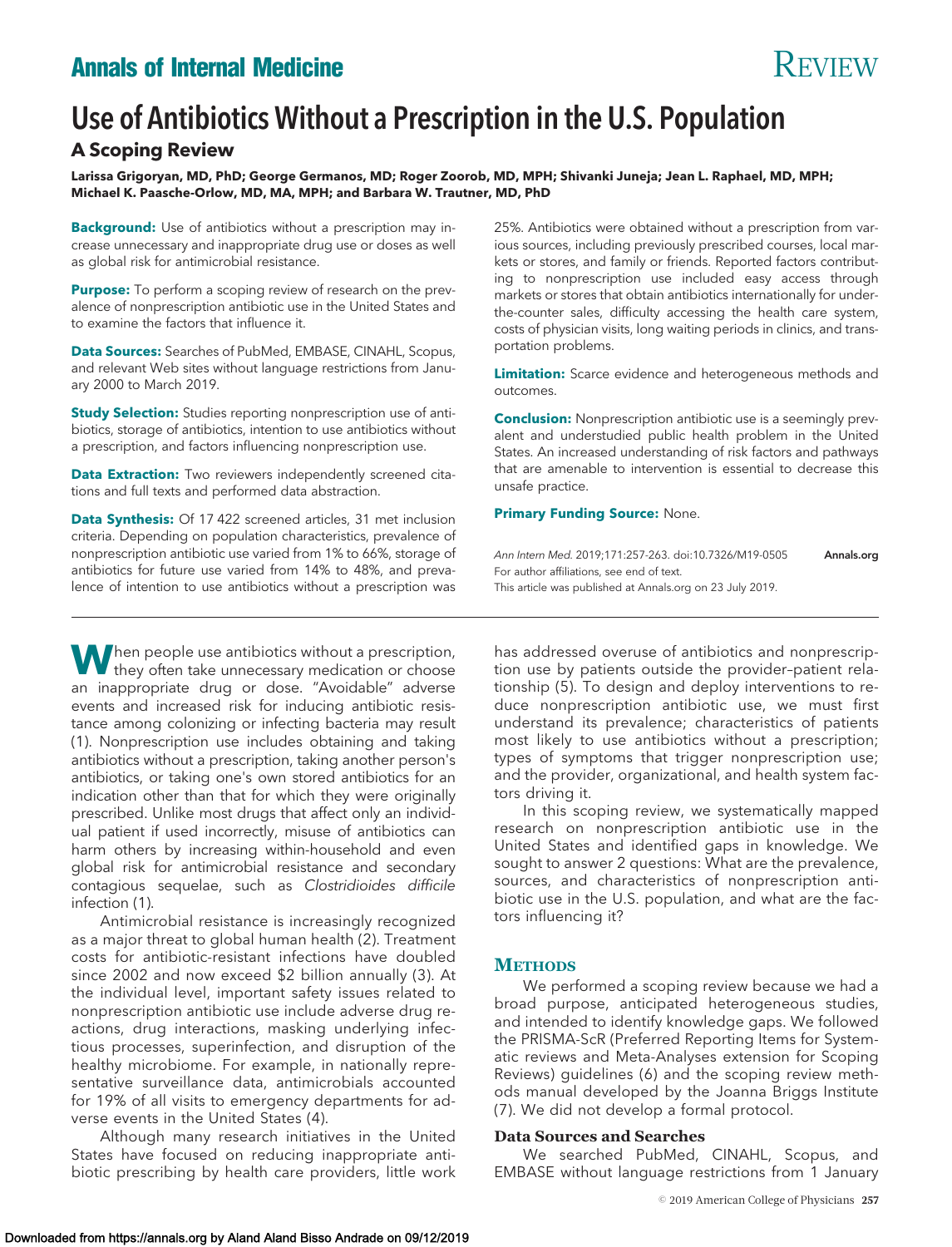#### *Figure 1.* Study selection.



2000 to 31 March 2019. We used the PRESS (Peer Review of Electronic Search Strategies) checklist to develop the search strategy (8). Search terms and the PubMed search strategy were peer-reviewed by an experienced librarian and are presented in the Appendix (available at [Annals.org\)](http://www.annals.org). EMBASE and Scopus searches included gray literature. We used EndNote to remove internal (within a database) and external (between databases) duplicates. We also reviewed the bibliographies of retrieved articles and performed a Google search on 31 March 2019 to identify gray literature.

#### **Study Selection**

We used the PCC (Population, Concept, and Context) framework to define eligibility criteria (6). Any type of document (for example, a journal article, letter, or editorial) from a peer-reviewed publication that described nonprescription antibiotic use in a U.S. population was eligible for inclusion. We included documents that reported at least 1 of the following: use of antibiotics obtained without a prescription, use of stored antibiotics for an indication other than that for which they were originally prescribed, storage of antibiotics for possible future use, intention to use antibiotics without medical guidance, or factors influencing nonprescription antibiotic use. No limitations were imposed with regard to study design or language.

Two independent reviewers (L.G. and G.G.) screened titles and abstracts for relevance, without blinding to journal or authors, and then the full texts of all publications deemed potentially relevant. Disagreements on study selection and extraction were resolved by consensus with a third reviewer (B.W.T.).

#### **Data Extraction**

Three reviewers (L.G., G.G., and B.W.T.) jointly developed a data charting form that was piloted on 3 articles. Two reviewers (L.G. and G.G.) then independently charted data, discussed results, and updated the data charting form in an iterative process. Modifications included adding new outcomes of interest and popula-

258 Annals of Internal Medicine • Vol. 171 No. 4 • 20 August 2019 **[Annals.org](http://www.annals.org) Annals.org** 

tion subgroups (such as injection drug users). Variables extracted for data charting included authors, year of publication, study design, focus of the article, sample size, population characteristics, and key outcomes and results. We did not critically appraise studies or confirm abstracted data with study investigators.

#### **Data Synthesis**

We grouped and summarized study data by population setting because we deemed the health care needs and challenges of some populations (for example, injection drug users) to be distinct from those of others (for example, the general population). We focused on 2 key themes based on the research questions of the study: prevalence of nonprescription antibiotic use, and factors driving it.

#### **Role of the Funding Source**

This work was not funded.

#### **RESULTS**

Of 17 422 retrieved articles, 31 met inclusion criteria (Figure 1). Summary characteristics of studies are presented in Appendix Tables 1 and 2 (available at [Annals.org\)](http://www.annals.org).

#### **Study Populations and Settings**

Four populations were studied: patients or parents of patients outside health care settings (9 –16), patients or parents of patients within health care settings (17– 20), Hispanic/Latino populations (21–24), and injection drug users (25–28). Three of the 8 studies performed in the general population (for example, people outside a health care setting) used a random-digit dialing telephone survey (10, 11, 14). Other general population studies surveyed patients or their parents waiting for care in emergency departments or primary care clinics (17–20). One study enrolled patients from a sexually transmitted infection (STI) clinic and a county jail (29).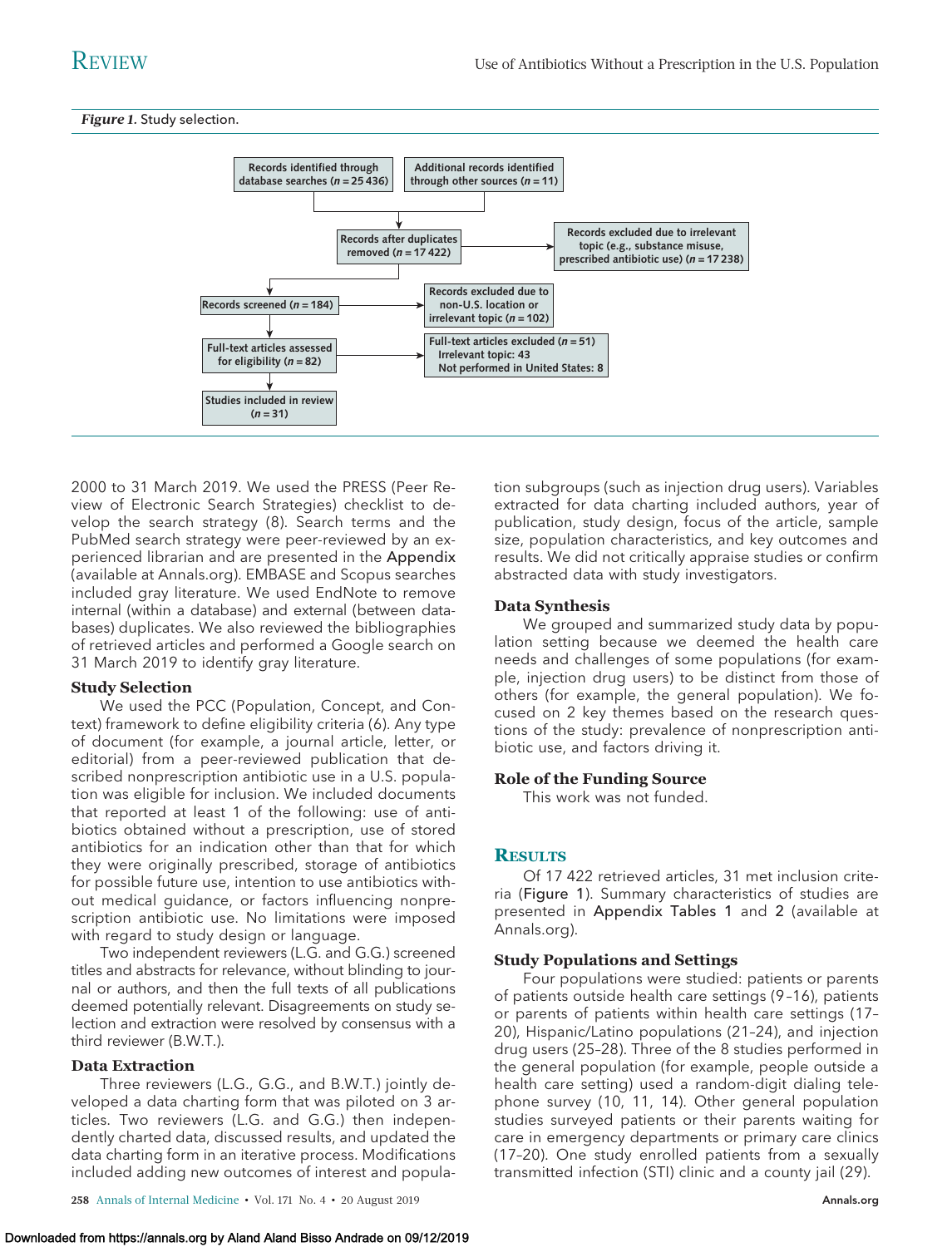#### **Focus and Outcomes**

Several studies focused on the availability of antibiotics without a prescription from flea markets, pet stores, botanical or health food stores, or online (21, 24, 30 –35). Others explored nonprescription use from a range of sources, including leftover prescribed courses, markets or stores, family or friends, and antibiotics obtained without a prescription from other countries (9, 11, 15, 16, 18 –20, 36). In 1 study, patients in an STI clinic and a county jail were interviewed about self-treatment with antibiotics (29). All studies of injection drug users examined self-treatment of abscesses and injection-related wounds with antibiotics obtained on the street (25–28, 37, 38). Five studies explored factors influencing nonprescription use in Hispanic/Latino populations (22, 24, 31, 33, 39).

There was substantial heterogeneity of outcome measurement across studies. Survey questions relating to use of antibiotics without a prescription used different time frames, ranging from the previous 4 weeks to ever (11, 19). Several studies asked participants about nonprescription use of antibiotics from 1 specific source, such as leftover prescribed antibiotics (9, 12, 13, 17, 40) or antibiotics obtained without a prescription from stores or markets (21, 30, 34). Others (15, 20, 22) asked open-ended questions about potential sources, such as, "Where do you regularly get antibiotics?" Only 1 study explored intention to use antibiotics without a prescription (20).

#### **Prevalence of Nonprescription Antibiotic Use**

Figure 2 shows the number of studies done in each of the 4 population groups and the prevalence of nonprescription use reported in these studies. Prevalence estimates varied widely, with general populations surveyed outside health care settings having the widest range. The study with the lowest prevalence from this group involved a predominantly white population in

Wisconsin and Minnesota, in which 3% of parents of young children reported that they had used antibiotics for themselves or their children without consulting a physician in the previous 6 months (10). The highest estimate (48%) came from a 2018 national Internet survey of parents about pediatric antibiotic diversion (16). Of 219 (48%) who kept leftover antibiotics, 159 (73%) subsequently diverted them to their child's siblings, unrelated children, and unrelated adults (16). Among patients or parents of patients surveyed in health care settings, the lowest reported prevalence was 1% from a study of an adult urban population (19), and the highest estimate (25%) was from a study in primary care patients (20).

Several studies (15, 21–24) reported that nonprescription antibiotic use was prevalent in Hispanic/Latino populations. The lowest prevalence (19%) was reported in a 2005 survey that included predominantly uninsured Latino patients visiting clinics in South Carolina (21). The highest prevalence (66%) was reported in a 2014 survey of Latino migrant workers in Florida (24). In studies of injection drug users, the prevalence of nonprescription antibiotic use to treat abscesses and injection-related wounds varied from 5% to 32% (25– 28).

#### **Sources and Types of Nonprescription Antibiotics**

Figure 3 shows sources of nonprescription antibiotics, the number of articles reporting each source, and the number of respondents contributing to the evidence about each source. Leftover antibiotics from a prior prescription and antibiotics prescribed to a family member or friend were the most commonly reported sources. Both were specific items on national population surveys (15, 16). For example, a 2018 Internet survey that included predominantly white parents of young children found that 48% of parents saved left-

*Figure 2.* Prevalence of nonprescription antibiotic use reported in available publications.



Numbers correspond to reference citations. Italics indicate national surveys.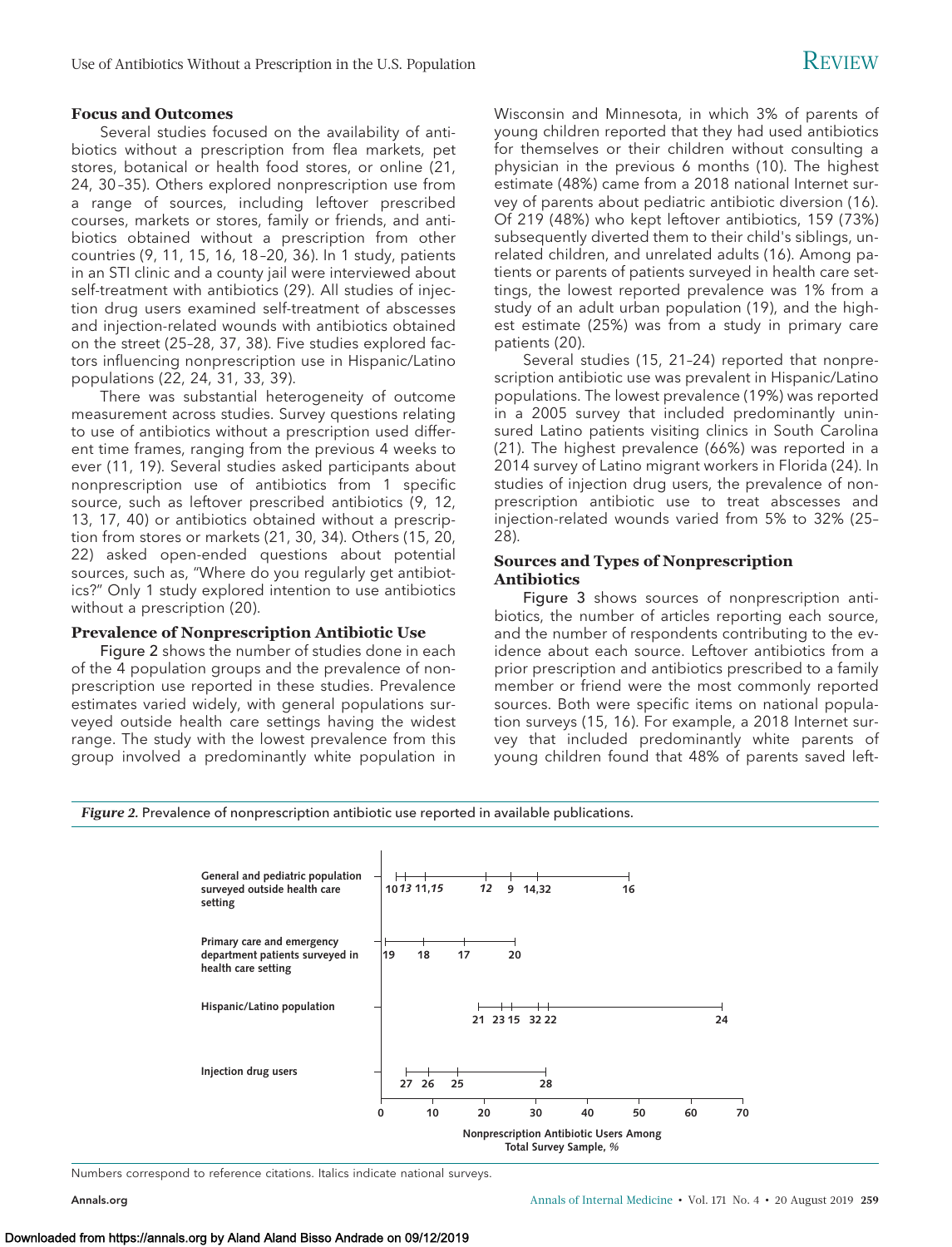



Studies in which the sample unit was not an individual (e.g., bodegas, pet stores, tweets) were not included in cumulative sample sizes. Ambiguous source, such as "obtained on the street" or "outside a formal health care setting.

over antibiotics and 73% subsequently diverted them, most often to their child's siblings, unrelated children, unrelated adults, and themselves (16). Antibiotics also were available without a prescription from the Internet (35) and veterinary sources (34) and were sold under the counter (15, 20 –22, 24, 30 –32, 39).

Only 2 studies examined the type of antibiotics used without a prescription (20, 30). In a survey of availability of antibiotics in stores in New York, investigators found that antibiotics offered without a prescription included ampicillin, tetracycline, erythromycin, and amoxicillin (30). In our 2016 study in Texas, we found that amoxicillin was the most commonly reported antibiotic for nonprescription use, followed by azithromycin, ciprofloxacin, ampicillin, trimethoprim–sulfamethoxazole, tetracycline, ofloxacin, and amoxicillin– clavulanate (20). In 3 studies that queried about infection types or symptoms associated with nonprescription use, sore throat, cough, earache, cold, and painful urination were most commonly reported (17, 18, 20).

#### **Factors Influencing Nonprescription Antibiotic Use**

Figure 4 shows factors that were found to influence nonprescription antibiotic use in qualitative studies. Most of these studies were performed in Spanishspeaking Hispanic/Latino immigrants (22, 24, 31, 33, 39). In a focus group study in a Latino neighborhood in New York City, easy access to antibiotics through bodegas and other independent stores and having relatives and friends who shared antibiotics from countries where they can be obtained without a prescription were identified as factors influencing nonprescription use (22). In addition, lack of health insurance, legal status, and long waiting periods in clinics were barriers to physician visits (22). A focus group study of adult Latino immigrants in South Carolina uncovered the belief that

physician visits for a diagnosis and prescription were unnecessary when the patient was familiar with their symptoms and when the symptoms had previously responded to antibiotic treatment (39). Immigrants from Central or South America and Latino migrant workers reported access to injectable antibiotics from Latino markets, which were administered by persons with no medical training (31). Participants felt comfortable buying antibiotics from Latino markets because they could get what they needed without the cost and inconvenience of seeing a physician to obtain a prescription (31). The main reasons for nonprescription antibiotic use among Mexican migrant workers in California who participated in in-depth interviews was their occupational vulnerability, fear of losing their job or a day of pay (33). Migrant workers also cited difficulties in accessing the U.S. health care system, transportation to and from medical facilities, and fear of deportation as barriers to seeking treatment and reasons for obtaining antibiotics without a prescription (24).

Some of the factors identified in studies of Hispanic/ Latino populations were also reported in studies of injection drug users, such as easy access to antibiotics, relatives or friends providing antibiotics, long waiting periods in clinics, costs of physician visits and antibiotics, and difficulty accessing the health care system (37). An additional factor that surfaced in 2 of the studies in drug users was concern about being mistreated or judged by health care providers (37, 38). Embarrassment about seeking treatment for an STI influenced interviewees' decisions to use nonprescription antibiotics in the study performed in the STI clinic and the county jail (29).

#### **DISCUSSION**

This scoping review of the literature on nonprescription antibiotic use in the United States suggests that its prevalence varies from 1% (among patients visiting clinics) (19) to 66% (among Latino migrant workers) (24). The prevalence of storage of antibiotics varied from 14% (20) to 31% (14), and the prevalence of intended use of nonprescription antibiotics was 25% in the only study that addressed this subject (20).

Our findings align with results from studies in other developed countries. Southern and eastern European countries that report high levels of antibiotic resistance also have high prevalence of nonprescription antibiotic use (41, 42). Studies performed in Australia (43) and New Zealand (44) found high prevalence of nonprescription antibiotic use and antibiotic storage among Korean, Egyptian, and Chinese immigrants. Although a few studies conducted in Europe have explored predictors of nonprescription antibiotic use (42, 45), the results may not be generalizable to the United States because of differences in health care systems and population characteristics. Our literature searches identified only 1 systematic review that included U.S. data (1). This 2011 review included 3 studies performed in the United States, all of which are covered in our scoping review.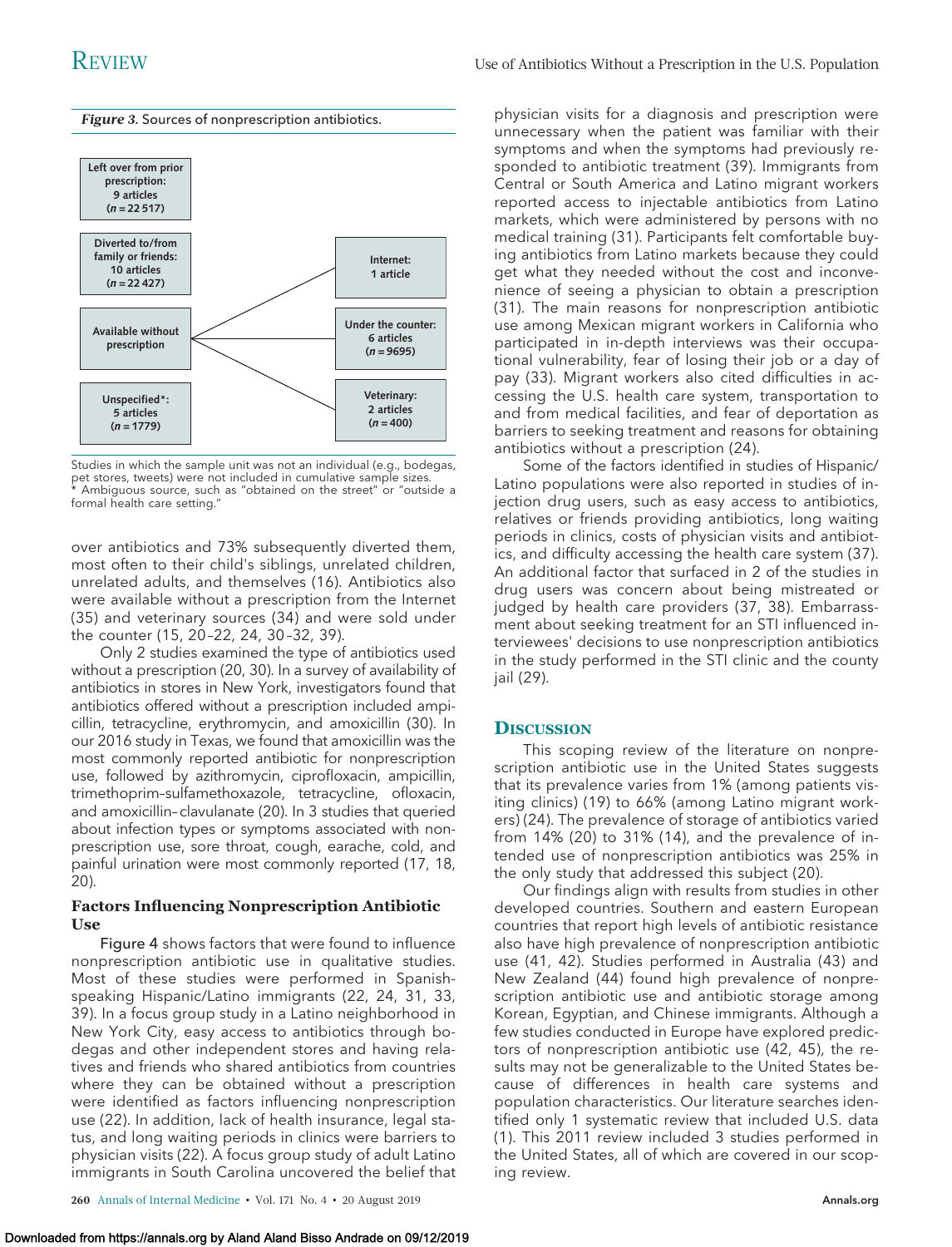We identified several important gaps in the available literature. First, studies on the prevalence of nonprescription antibiotic use in the general U.S. population are lacking. Much of the literature on prevalence of and factors driving nonprescription use is focused on certain population subgroups, such as Hispanic/Latino populations or injection drug users. The focus on Hispanic/Latino populations may be due to their ties to countries in which antibiotics can be purchased without a prescription and the assumption that they have limited access to health care. Likewise, the focus on drug users may derive from preconceived expectations about hesitation to seek care in this population. These ideas may be misplaced because we found evidence that various forms of nonprescription antibiotic use occurred in all socioeconomic and demographic groups studied to date.

Second, evidence on how to intervene to decrease nonprescription antibiotic use is limited. We found only 1 published intervention that tried to decrease nonprescription use (32). This mass media campaign targeting a Latino population was not effective in decreasing the number of antibiotics purchased without a prescription in or outside the United States (32). In fact, the percentage of respondents who bought antibiotics without a prescription in the United States increased from 19% in the preintervention period to 31% in the postintervention period, suggesting that the intervention may have increased awareness of the availability of antibiotics without a prescription (32). The failure of this intervention suggests that more rigorous identification of risk factors (such as health care system or clinical encounter factors), specification of a conceptual causal model, and preliminary exploration to ascertain which pathways may be amenable to intervention are essential

steps in developing interventions. The factors driving nonprescription antibiotic use likely differ across population subgroups, so further research is necessary before interventions can be designed properly.

Our review also uncovered questions that are not addressed in the current literature. For example, we do not know what percentage of overall antibiotic use is represented by nonprescription use, and no study quantified the effect of nonprescription use on antibiotic resistance rates in the United States. In a recent meta-analysis exploring global prevalence of bacterial resistance of Escherichia coli in pediatric urinary tract infections across multiple countries, higher prevalence of resistance in several countries was attributed to availability of over-the-counter antibiotics (46). Only 2 of the included studies reported the classes of antibiotics that were most commonly used without a prescription, and few looked at symptoms or illnesses most likely to trigger nonprescription use. It is surprising that, although our review encompassed literature published between 2000 and 2019, we did not find a time-related evolution in the focus of studies or populations studied, despite the considerable increase in awareness of antibiotic resistance over that period.

The main limitation of our scoping review is possible publication bias. Some of the published studies were likely performed in populations with particularly high rates of nonprescription antibiotic use, and some studies may have not been published because the results did not show nonprescription use to be a prevalent problem. In addition, the heterogeneity of study designs, measurements, and populations introduced challenges to capturing key details and interpreting results.



STI = sexually transmitted infection.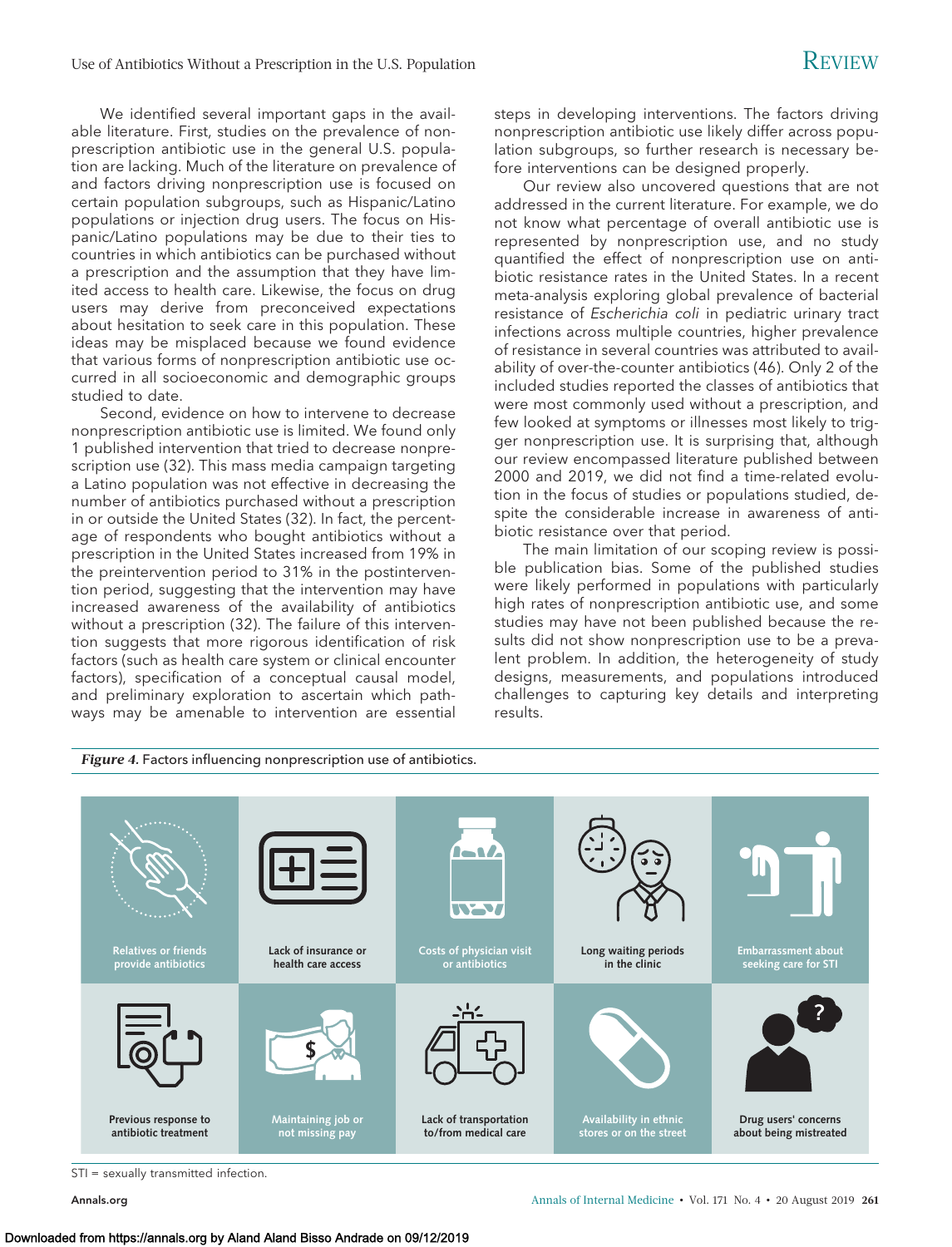In summary, our scoping review mapped the published literature on the prevalence of nonprescription antibiotic use and factors influencing it in the United States. Nonprescription antibiotic use is clearly a public health problem in all racial/ethnic groups, but many aspects are understudied. The need to focus on nonprescription antibiotic use in community-based antimicrobial stewardship programs is urgent. Future studies should develop standardized measures and methods to quantitate nonprescription antibiotic use and explore potentially modifiable factors that contribute to this unsafe practice.

From Baylor College of Medicine, Houston, Texas (L.G., G.G., R.Z.); University of Pennsylvania, Philadelphia, Pennsylvania (S.J.); Boston University School of Medicine, Boston, Massachusetts (M.K.P.); and Michael E. DeBakey Veterans Affairs Medical Center and Baylor College of Medicine, Houston, Texas (J.L.R., B.W.T.).

**Acknowledgment:** The authors thank Lara Ouellette, a Texas Medical Center librarian, for helping with the search strategy.

**Grant Support:** No grant support was received for this study. Dr. Germanos is supported in part by the Health Resources and Services Administration, an agency of the U.S. Department of Health and Human Services (grant number T32 HP1003). Dr. Trautner's work is supported in part by the Houston Veterans Affairs Health Services Research & Development Center for Innovations in Quality, Effectiveness and Safety (CIN 13-413) and by Department of Veterans Affairs funding (HSR&D 16-025).

**Disclosures:** Dr. Grigoryan reports grants from the Antibacterial Resistance Leadership Group of the National Institutes of Health, Zambon Pharmaceuticals, and the Department of Veterans Affairs Health Services Research & Development Service outside the submitted work. Dr. Trautner reports grants from Zambon Pharmaceuticals, the Department of Veterans Affairs Rehabilitation Research & Development Service and Health Services Research & Development Service, the Agency for Healthcare Research and Quality, the National Institutes of Health, and the Centers for Disease Control and Prevention and other support from Paratek Pharmaceuticals outside the submitted work. Authors not named here have disclosed no conflicts of interest. Disclosures can also be viewed at [www](http://www.acponline.org/authors/icmje/ConflictOfInterestForms.do?msNum=M19-0505) [.acponline.org/authors/icmje/ConflictOfInterestForms.do?ms](http://www.acponline.org/authors/icmje/ConflictOfInterestForms.do?msNum=M19-0505) [Num=M19-0505.](http://www.acponline.org/authors/icmje/ConflictOfInterestForms.do?msNum=M19-0505)

**Corresponding Author:** Larissa Grigoryan, MD, PhD, Department of Family and Community Medicine, Baylor College of Medicine, 3701 Kirby Drive, Suite 600, Houston, TX 77098; e-mail, [grigorya@bcm.edu.](mailto:grigorya@bcm.edu)

Current author addresses and author contributions are available at [Annals.org.](http://www.annals.org)

### **References**

1. Morgan DJ, Okeke IN, Laxminarayan R, et al. Non-prescription antimicrobial use worldwide: a systematic review. Lancet Infect Dis. 2011;11:692-701. [PMID: 21659004] doi:10.1016/S1473-3099 (11)70054-8

2. Boucher HW, Bakken JS, Murray BE. The United Nations and the urgent need for coordinated global action in the fight against antimicrobial resistance. Ann Intern Med. 2016;165:812-3. [PMID: 27653291] doi:10.7326/M16-2079

3. Thorpe KE, Joski P, Johnston KJ. Antibiotic-resistant infection treatment costs have doubled since 2002, now exceeding \$2 billion annually. Health Aff (Millwood). 2018;37:662-9. [PMID: 29561692] doi:10.1377/hlthaff.2017.1153

4. Shehab N, Patel PR, Srinivasan A, et al. Emergency department visits for antibiotic-associated adverse events. Clin Infect Dis. 2008; 47:735-43. [PMID: 18694344] doi:10.1086/591126

5. Huttner B, Samore M. Outpatient antibiotic use in the United States: time to "get smarter". Clin Infect Dis. 2011;53:640-3. [PMID: 21890768] doi:10.1093/cid/cir449

6. Tricco AC, Lillie E, Zarin W, et al. PRISMA extension for scoping reviews (PRISMA-ScR): checklist and explanation. Ann Intern Med. 2018;169:467-73. [PMID: 30178033] doi:10.7326/M18-0850

7. Peters MD, Godfrey CM, Khalil H, et al. Guidance for conducting systematic scoping reviews. Int J Evid Based Healthc. 2015;13:141-6. [PMID: 26134548] doi:10.1097/XEB.0000000000000050

8. McGowan J, Sampson M, Salzwedel DM, et al. PRESS Peer Review of Electronic Search Strategies: 2015 Guideline Statement. J Clin Epidemiol. 2016;75:40-6. [PMID: 27005575] doi:10.1016/j.jclinepi .2016.01.021

9. Ceaser S, Wurtz R. "Leftover" antibiotics in the medicine cabinet [Letter]. Ann Intern Med. 2000;133:74. [PMID: 10877746]

10. Belongia EA, Naimi TS, Gale CM, et al. Antibiotic use and upper respiratory infections: a survey of knowledge, attitudes, and experience in Wisconsin and Minnesota. Prev Med. 2002;34:346-52. [PMID: 11902851]

11. Vanden Eng J, Marcus R, Hadler JL, et al. Consumer attitudes and use of antibiotics. Emerg Infect Dis. 2003;9:1128-35. [PMID: 14519251]

12. Goldsworthy RC, Schwartz NC, Mayhorn CB. Beyond abuse and exposure: framing the impact of prescription-medication sharing. Am J Public Health. 2008;98:1115-21. [PMID: 18445792] doi:10 .2105/AJPH.2007.123257

13. Goldsworthy RC, Mayhorn CB. Prescription medication sharing among adolescents: prevalence, risks, and outcomes. J Adolesc Health. 2009;45:634-7. [PMID: 19931837] doi:10.1016/j.jadohealth .2009.06.002

14. Wieczorkiewicz SM, Kassamali Z, Danziger LH. Behind closed doors: medication storage and disposal in the home. Ann Pharmacother. 2013;47:482-9. [PMID: 23535813] doi:10.1345/aph.1R706

15. Francois Watkins LK, Sanchez GV, Albert AP, et al. Knowledge and attitudes regarding antibiotic use among adult consumers, adult Hispanic consumers, and health care providers—United States, 2012– 2013. MMWR Morb Mortal Wkly Rep. 2015;64:767-70. [PMID: 26203631]

16. Kahan TF, Nair M, Milanaik RL. Diversion of prescription antibiotics: should you take from Peter to treat Paul? Presented at American Academy of Pediatrics Conference, Philadelphia, Pennsylvania, 16 –18 March 2018. Abstract no. 86.

17. Richman PB, Garra G, Eskin B, et al. Oral antibiotic use without consulting a physician: a survey of ED patients. Am J Emerg Med. 2001;19:57-60. [PMID: 11146021]

18. Edwards DJ, Richman PB, Bradley K, et al. Parental use and misuse of antibiotics: are there differences in urban vs. suburban settings? Acad Emerg Med. 2002;9:22-6. [PMID: 11772665]

19. Ward L, Patel NM, Hanlon A, et al. Prescription medication borrowing among adult patients at an urban medical center. J Urban Health. 2011;88:997-1014. [PMID: 21647797] doi:10.1007/s11524 -011-9589-y

20. Zoorob R, Grigoryan L, Nash S, et al. Nonprescription antimicrobial use in a primary care population in the United States. Antimicrob Agents Chemother. 2016;60:5527-32. [PMID: 27401572] doi:10 .1128/AAC.00528-16

21. Mainous AG 3rd, Cheng AY, Garr RC, et al. Nonprescribed antimicrobial drugs in Latino community, South Carolina. Emerg Infect Dis. 2005;11:883-8. [PMID: 15963283]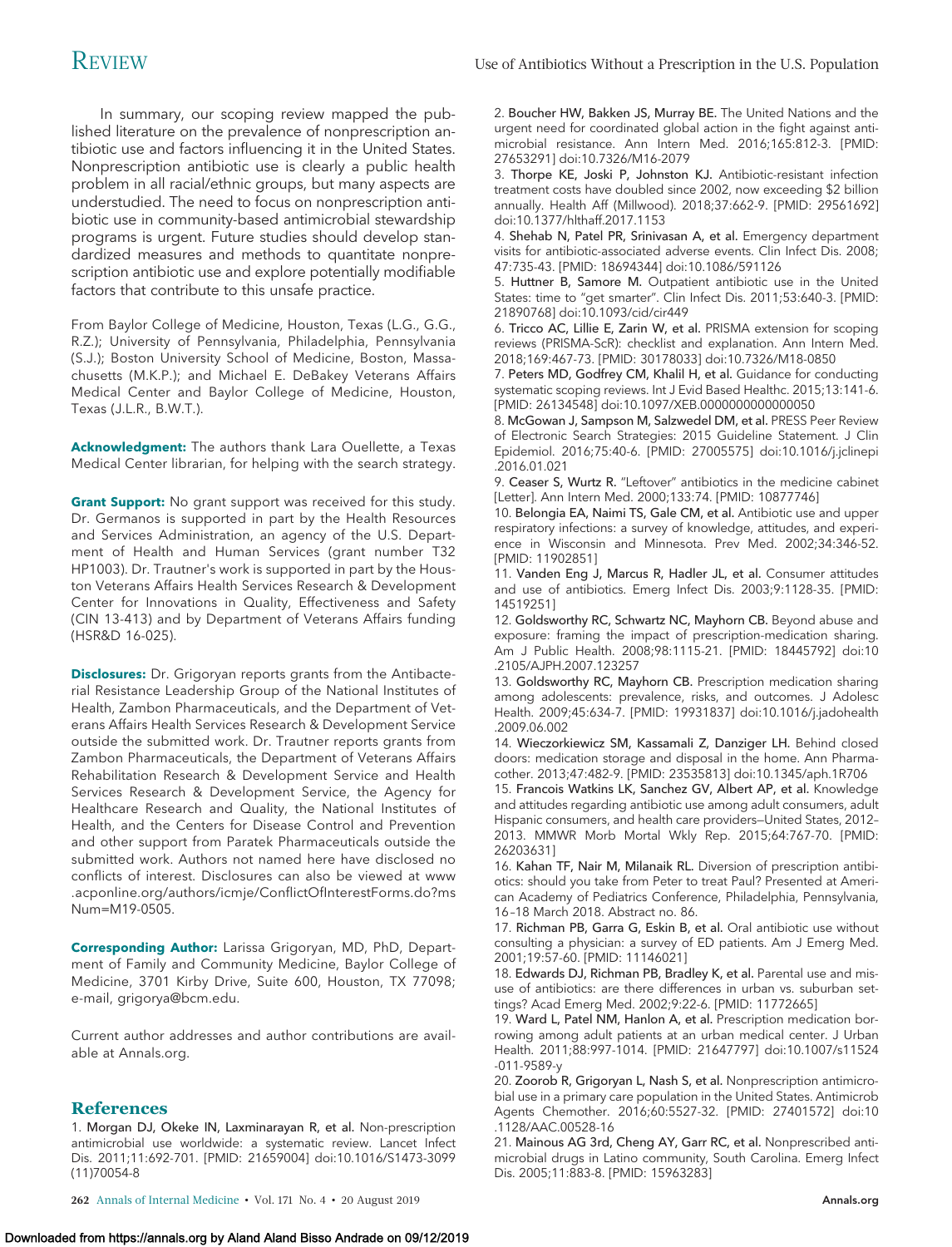22. Larson EL, Dilone J, Garcia M, et al. Factors which influence Latino community members to self-prescribe antibiotics. Nurs Res. 2006;55:94-102. [PMID: 16601621]

23. Landers TF, Ferng YH, McLoughlin JW, et al. Antibiotic identification, use, and self-medication for respiratory illnesses among urban Latinos. J Am Acad Nurse Pract. 2010;22:488-95. [PMID: 20854641] doi:10.1111/j.1745-7599.2010.00539.x

24. Sánchez J. Self-medication practices among a sample of Latino migrant workers in south Florida. Front Public Health. 2014;2:108. [PMID: 25140297] doi:10.3389/fpubh.2014.00108

25. Binswanger IA, Kral AH, Bluthenthal RN, et al. High prevalence of abscesses and cellulitis among community-recruited injection drug users in San Francisco. Clin Infect Dis. 2000;30:579-81. [PMID: 10722447]

26. Roose RJ, Hayashi AS, Cunningham CO. Self-management of injection-related wounds among injecting drug users. J Addict Dis. 2009;28:74-80. [PMID: 19197599] doi:10.1080 /10550880802545200

27. Fink DS, Lindsay SP, Slymen DJ, et al. Abscess and self-treatment among injection drug users at four California syringe exchanges and their surrounding communities. Subst Use Misuse. 2013;48:523-31. [PMID: 23581506] doi:10.3109/10826084.2013.787094

28. Summers PJ, Hellman JL, MacLean MR, et al. Negative experiences of pain and withdrawal create barriers to abscess care for people who inject heroin. A mixed methods analysis. Drug Alcohol Depend. 2018;190:200-8. [PMID: 30055424] doi:10.1016/j.drugalcdep .2018.06.010

29. McDonald MA, Thomas JC, Eng E. When is sex safe? Insiders' views on sexually transmitted disease prevention and treatment. Health Educ Behav. 2001;28:624-42. [PMID: 11575690]

30. Larson E, Grullon-Figueroa L. Availability of antibiotics without prescription in New York City. J Urban Health. 2004;81:498-504. [PMID: 15273271]

31. Coffman MJ, Shobe MA, O'Connell B. Self-prescription practices in recent Latino immigrants. Public Health Nurs. 2008;25:203-11. [PMID: 18477371] doi:10.1111/j.1525-1446.2008.00697.x

32. Mainous AG 3rd, Diaz VA, Carnemolla M. A community intervention to decrease antibiotics used for self-medication among Latino adults. Ann Fam Med. 2009;7:520-6. [PMID: 19901311] doi:10.1370 /afm.1061

33. Horton S, Stewart A. Reasons for self-medication and perceptions of risk among Mexican migrant farm workers. J Immigr Minor Health. 2012;14:664-72. [PMID: 22170398] doi:10.1007 /s10903-011-9562-6

34. Goff BJ, Koff JM, Geiling JA. Obtaining antibiotics without a prescription [Letter]. N Engl J Med. 2002;347:223. [PMID: 12124419]

35. Mainous AG 3rd, Everett CJ, Post RE, et al. Availability of antibiotics for purchase without a prescription on the internet. Ann Fam Med. 2009;7:431-5. [PMID: 19752471] doi:10.1370/afm.999

36. Céspedes A, Larson E. Knowledge, attitudes, and practices regarding antibiotic use among Latinos in the United States: review and recommendations. Am J Infect Control. 2006;34:495-502. [PMID: 17015154]

37. Starrels JL, Barg FK, Metlay JP. Patterns and determinants of inappropriate antibiotic use in injection drug users. J Gen Intern Med. 2009;24:263-9. [PMID: 19082860] doi:10.1007/s11606-008 -0859-7

38. Harris RE, Richardson J, Frasso R, et al. Experiences with skin and soft tissue infections among people who inject drugs in Philadelphia: a qualitative study. Drug Alcohol Depend. 2018;187:8-12. [PMID: 29626746] doi:10.1016/j.drugalcdep.2018.01.029

39. Mainous AG 3rd, Diaz VA, Carnemolla M. Factors affecting Latino adults' use of antibiotics for self-medication. J Am Board Fam Med. 2008;21:128-34. [PMID: 18343860] doi:10.3122/jabfm.2008 .02.070149

40. Scanfeld D, Scanfeld V, Larson EL. Dissemination of health information through social networks: Twitter and antibiotics. Am J Infect Control. 2010;38:182-8. [PMID: 20347636] doi:10.1016/j.ajic.2009 .11.004

41. Grigoryan L, Haaijer-Ruskamp FM, Burgerhof JG, et al. Selfmedication with antimicrobial drugs in Europe. Emerg Infect Dis. 2006;12:452-9. [PMID: 16704784]

42. Grigoryan L, Monnet DL, Haaijer-Ruskamp FM, et al. Selfmedication with antibiotics in Europe: a case for action. Curr Drug Saf. 2010;5:329-32. [PMID: 20615180]

43. Hu J, Wang Z. In-home antibiotic storage among Australian Chinese migrants. Int J Infect Dis. 2014;26:103-6. [PMID: 25046273] doi:10.1016/j.ijid.2014.04.017

44. Norris P, Ng LF, Kershaw V, et al. Knowledge and reported use of antibiotics amongst immigrant ethnic groups in New Zealand. J Immigr Minor Health. 2010;12:107-12. [PMID: 19139990] doi:10.1007 /s10903-008-9224-5

45. Grigoryan L, Burgerhof JG, Degener JE, et al; Self-Medication with Antibiotics and Resistance (SAR) Consortium. Determinants of self-medication with antibiotics in Europe: the impact of beliefs, country wealth and the healthcare system. J Antimicrob Chemother. 2008;61:1172-9. [PMID: 18296694] doi:10.1093/jac/dkn054

46. Bryce A, Hay AD, Lane IF, et al. Global prevalence of antibiotic resistance in paediatric urinary tract infections caused by Escherichia coli and association with routine use of antibiotics in primary care: systematic review and meta-analysis. BMJ. 2016;352:i939. [PMID: 26980184] doi:10.1136/bmj.i939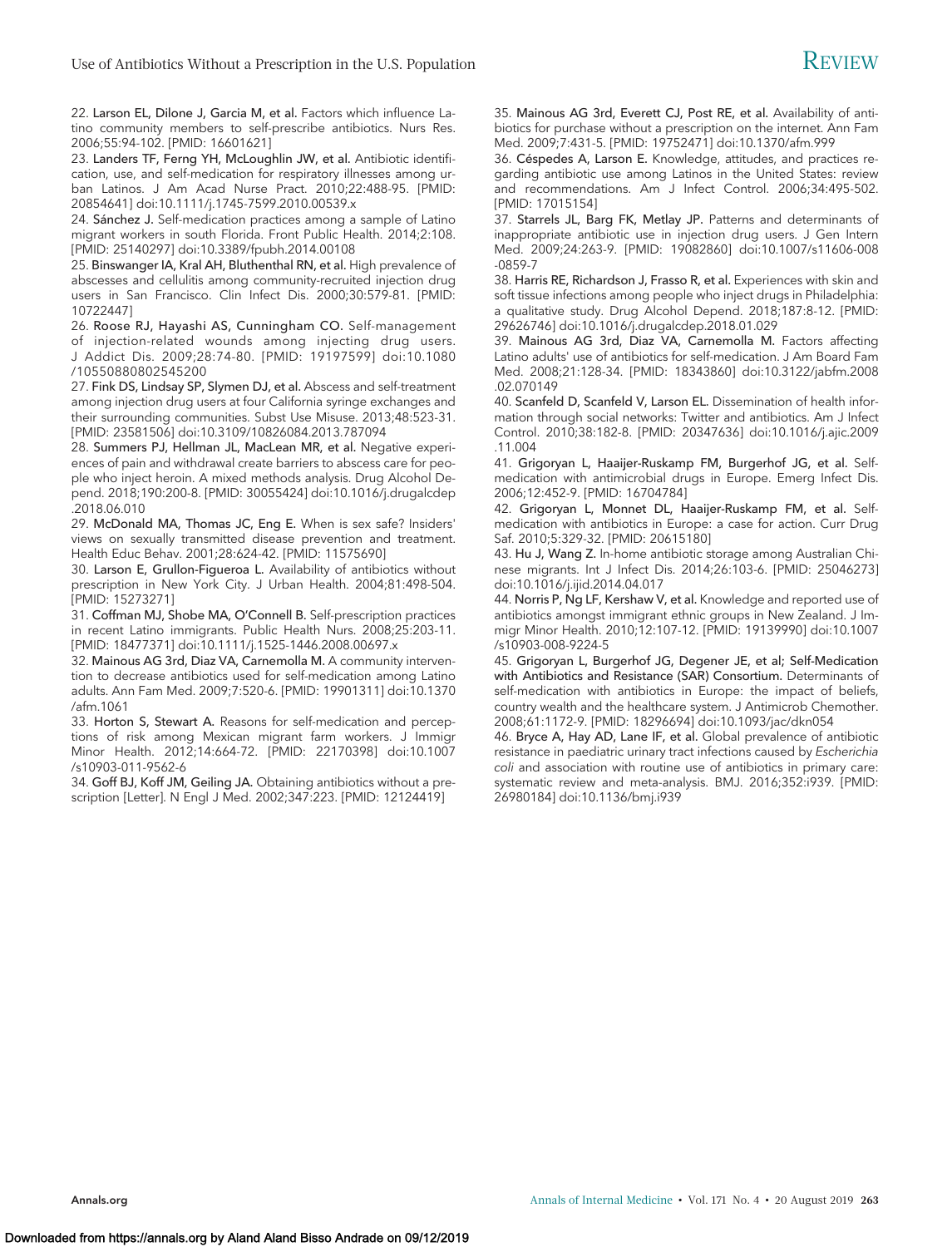**Current Author Addresses:** Drs. Grigoryan, Germanos, and Zoorob: Department of Family and Community Medicine, Baylor College of Medicine, 3701 Kirby Drive, Suite 600, Houston, TX 77098.

Ms. Juneja: 4105 Spruce Street, Unit C3, Philadelphia, PA 19104.

Drs. Raphael and Trautner: Center for Innovations in Quality, Effectiveness and Safety (152), Michael E. DeBakey Veterans Affairs Medical Center, 2002 Holcombe Boulevard, Houston, TX 77030.

Dr. Paasche-Orlow: Department of Medicine, Boston University School of Medicine, 801 Massachusetts Avenue, 2nd Floor, Boston, MA 02118.

**Author Contributions:** Conception and design: L. Grigoryan, R. Zoorob, S. Juneja, J.L. Raphael, M.K. Paasche-Orlow, B.W. Trautner.

Analysis and interpretation of the data: L. Grigoryan, G. Germanos, S. Juneja, J.L. Raphael, M.K. Paasche-Orlow, B.W. Trautner.

Drafting of the article: L. Grigoryan, G. Germanos, R. Zoorob, S. Juneja, B.W. Trautner.

Critical revision of the article for important intellectual content: L. Grigoryan, S. Juneja, J.L. Raphael, M.K. Paasche-Orlow, B.W. Trautner.

Final approval of the article: L. Grigoryan, G. Germanos, R. Zoorob, S. Juneja, J.L. Raphael, M.K. Paasche-Orlow, B.W. Trautner.

Provision of study materials or patients: L. Grigoryan, R. Zoorob.

Statistical expertise: L. Grigoryan.

Administrative, technical, or logistic support: L. Grigoryan, S. Juneja.

Collection and assembly of data: L. Grigoryan, G. Germanos, S. Juneja, B.W. Trautner.

### **APPENDIX: PUBMED SEARCH TERMS**

#1 "Anti-Bacterial Agents"[Mesh] OR "Anti-Infective Agents"[Mesh] OR "anti-bacterial agents"[Pharmacological Action] OR antibiotic[Title/Abstract] OR antibiotics[Title/ Abstract] OR antibioticassociated[Title/Abstract] OR "antimicrobial"[tiab] OR "prescription drugs"[MeSH Terms] OR prescription[Title/Abstract] OR prescriptions[Title/Abstract] OR ("prescription"[Title/Abstract] AND "drugs"[Title/Abstract]) OR "prescription drugs\*"[Title/Abstract] OR "Behind-the-Counter Drugs"[Mesh] OR "behind the counter\*"[tiab] OR "medication\*"[tiab]

AND

#2 "Self Medication"[Mesh] OR "Prescription Drug Misuse"[Mesh] OR "Drug Misuse"[Mesh] OR "Prescription Drug Diversion"[Mesh] OR "Prescription Drug Overuse"[Mesh] OR "Substance-Related Disorders- "[Mesh] OR "self medication"[Title/Abstract] OR "self medicate"[Title/Abstract] OR "self medicated"[Title /Abstract] OR "self medicates"[Title/Abstract] OR "self medicating"[Title/Abstract] OR "self medication"[Title /Abstract] OR "self medicative"[Title/Abstract] OR "self medicators"[Title/Abstract] OR "drug misuse"[Title /Abstract] OR "prescription misuse"[Title/Abstract] OR

"medication misuse"[Title/Abstract] OR "antibiotic misuse"[Title/Abstract] OR "prescription abuse"[Title /Abstract] OR "medication abuse"[Title/Abstract] OR "antibiotic abuse"[Title/Abstract] OR "medication overdose"[Title/Abstract] OR "medication overuse"[Title /Abstract] OR ("prescription"[Title/Abstract] AND "drug"[Title/Abstract] AND "diversion"[Title/Abstract]) OR "prescription drug diversion"[Title/Abstract] OR "drug diversion"[Title/Abstract] OR "drug diversions"[Title/Abstract] OR "prescription diversion"[tiab] OR "medication diversion"[tiab] OR "self-treat"[tiab] OR "selfadminister\*"[tiab] OR "selfadminister\*"[tiab] OR "selfadministration\*"[tiab] OR "selfadministration\*"[tiab] OR "self-prescription\*"[tiab] OR "self-treatment"[tiab] OR misuse[tiab] OR misuses[tiab] OR overuse[tiab] OR overuses- [tiab] OR abuse[tiab] OR abuses[tiab] OR abusing[tiab] OR nonprescribed[tiab] OR nonprescription[tiab] OR "nonprescription"[tiab] OR "non-prescriptions"[tiab] OR "not pre-

scribed"[tiab] OR non-prescribed[tiab] AND

#3 "United States"[Mesh] OR United States[All Fields] OR "United States of America"[All Fields] OR USA[All Fields] OR "U.S.A."[All Fields] OR American[All Fields] OR Americans[All Fields] OR "appalachian region"[MeSH Terms] OR Appalachia\*[All Fields] OR "great lakes region"[MeSH Terms] OR "great lakes"[All Fields] OR "mid-atlantic region"[MeSH Terms] OR "Mid-Atlantic"[ALL Fields] OR "Midwestern United States"[Mesh] OR midwest\*[All Fields] OR "new england"[MeSH Terms] OR "northwestern united states- "[MeSH Terms] OR Northwestern\*[All Fields] OR "pacific states"[MeSH Terms] OR "pacific northwest"[All Fields] OR "southeastern united states"[MeSH Terms] OR southeast\* [All Fields] OR "southwestern united states"[MeSH Terms] OR southwest\*[All Fields] OR "district of columbia"[MeSH Terms] OR "Washington D.C."[All Fields] OR "alabama"[MeSH Terms] OR Alabama[All Fields] OR "alaska"[MeSH Terms] OR Alaska[All Fields] OR "arizona"[MeSH Terms] OR Arizona[All Fields] OR "arkansas"[MeSH Terms] OR Arkansas [All Fields] OR "california"[MeSH Terms] OR California[All Fields] OR "colorado"[MeSH Terms] OR Colorado[All Fields] OR "connecticut"[MeSH Terms] OR Connecticut[All Fields] OR "delaware"[MeSH Terms] OR Delaware[All Fields] OR "florida"[MeSH Terms] OR Florida[All Fileds] OR "georgia"[MeSH Terms] OR Georgia[All Fields] OR "hawaii"[MeSH Terms] OR Hawaii[All Fields] OR "idaho"[MeSH Terms] OR Idaho[All Fields] OR "illinois"[MeSH Terms] OR Illinois[All Fields] OR "indiana"[MeSH Terms] OR Indiana[All Fields] OR "iowa"[MeSH Terms] OR Iowa[All Fields] OR "kansas- "[MeSH Terms] OR Kansas[All Fields] OR "kentucky"[MeSH Terms] OR Kentucky[All Fields] OR "louisiana"[MeSH Terms] OR Louisiana[All Fields] OR "maine"[MeSH Terms] OR Maine[All Fields] OR "maryland"[MeSH Terms] OR Marylan-

[Annals.org](http://www.annals.org) **Annals of Internal Medicine • Vol. 171 No. 4 • 20 August 2019**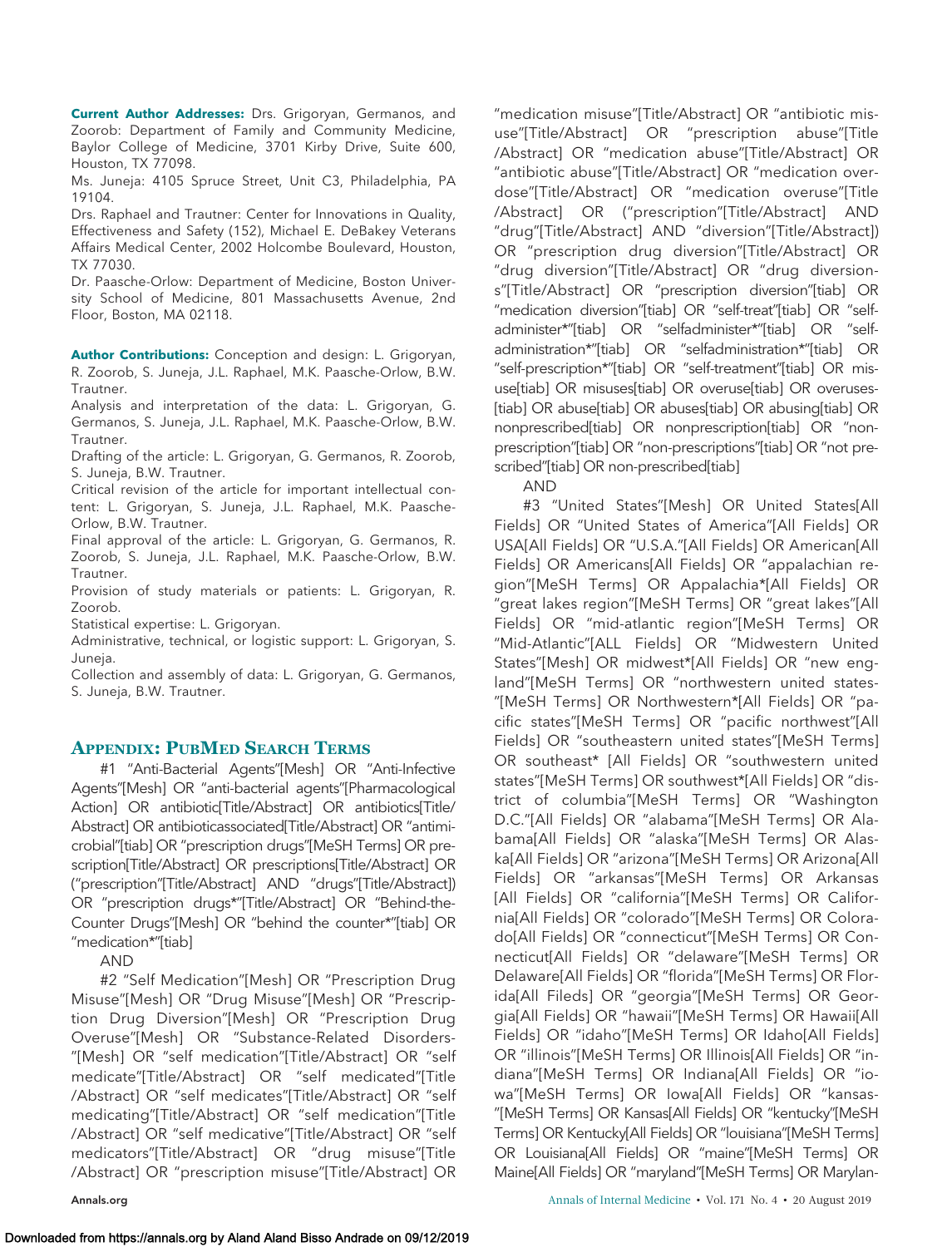d[All Fields] OR "massachusetts"[MeSH Terms] OR massachusetts[All Fields] OR "michigan"[MeSH Terms] OR Michigan[All Fields] OR "minnesota"[MeSH Terms] OR Minnesota[All Fields] OR "mississippi"[MeSH Terms] OR Mississippi[All Fields] OR "missouri"[MeSH Terms] OR Missouri[All Fields] OR "montana"[MeSH Terms] OR Montana[All Fields] OR "nebraska"[MeSH Terms] OR Nebraska[All Fields] OR "nevada"[MeSH Terms] OR Nevada[All Fields] OR "new hampshire"[MeSH Terms] OR "New Hampshire"[All Fields] "new jersey"[MeSH Terms] OR "New Jersey"[All Fields] OR "new mexico"[MeSH Terms] OR "New Mexico"[All Fields] OR "new york"[MeSH Terms] OR "New York"[All Fields] OR "north carolina"[MeSH Terms] OR "North Carolina"[All Fields] OR "north dakota"[MeSH Terms] OR "North Dakota- "[All Fields] OR "ohio"[MeSH Terms] OR Ohio[All Fields] OR

"oklahoma"[MeSH Terms] OR Oklahoma[All Fields] OR "oregon"[MeSH Terms] OR Oregon[All Fields] OR "pennsylvania"[MeSH Terms] OR Pennsylvania[All Fields] OR "rhode island"[MeSH Terms] OR "Rhode Island"[All Fields] OR "south carolina"[MeSH Terms] OR "South Carolina"[All Fields] OR "south dakota"[MeSH Terms] OR "South Dakota"[All Fields] OR "tennessee"[MeSH Terms] OR tennessee[All Fields] OR "texas"[MeSH Terms] OR texas[All Fields] OR "utah"[MeSH Terms] OR Utah[All Fields] OR "vermont"[MeSH Terms] OR Vermont[All Fields] OR "virginia"[MeSH Terms] OR Virginia[All Fields] OR "washington"[MeSH Terms] OR Washington[All Fields] OR "west virginia"[MeSH Terms] OR "West Virginia"[All Fields] OR "wisconsin"[MeSH Terms] OR Wisconsin[All Fields] OR "wyoming"[MeSH Terms] OR Wyoming[All Fields]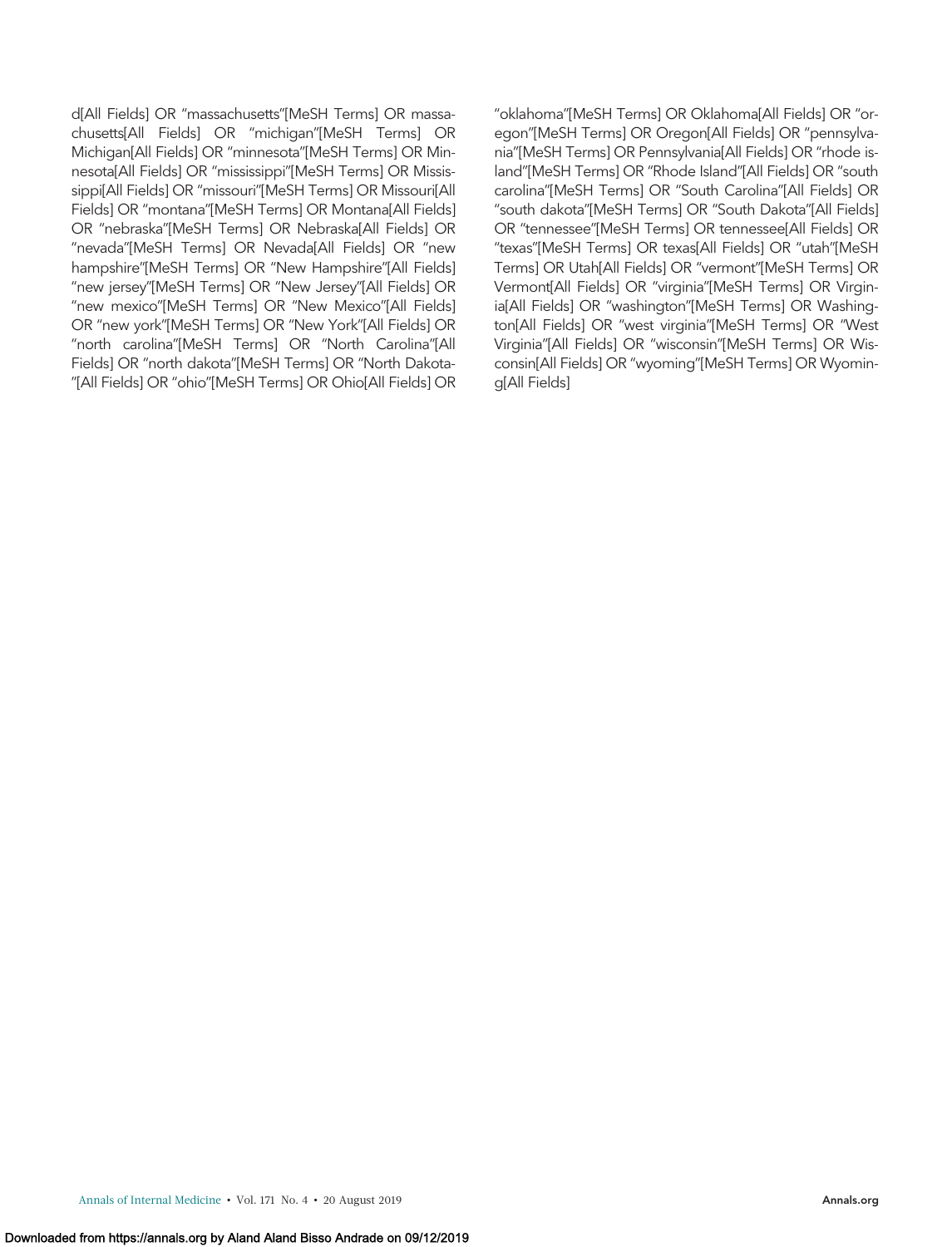|                                              | Appendix Table 1. Descriptive Summary of Studies Performed in the General Population, From Oldest to Most Recent |                                                                                                                     |                                                                                  |                                                                                                                      |                                                                                                                                                      |                                                                                                                                              |
|----------------------------------------------|------------------------------------------------------------------------------------------------------------------|---------------------------------------------------------------------------------------------------------------------|----------------------------------------------------------------------------------|----------------------------------------------------------------------------------------------------------------------|------------------------------------------------------------------------------------------------------------------------------------------------------|----------------------------------------------------------------------------------------------------------------------------------------------|
| Study, Year<br>(Reference)                   | Location                                                                                                         | Characteristics<br>Population                                                                                       | Approach and Study<br>Design                                                     | Sample Size, n                                                                                                       | Focus of the Study                                                                                                                                   | <b>Outcome Measurement</b>                                                                                                                   |
| Ceaser and Wurtz,<br>2000 (9)                | lllinois                                                                                                         | Adults                                                                                                              | Interviews of randomly<br>selected adults on a<br>Quantitative<br>city street    | 101                                                                                                                  | Leftover antibiotics<br>from a previous<br>prescribed<br>course                                                                                      | saving, taking, and<br>sharing antibiotics from a<br>Respondents reported ever<br>prescribed course that<br>was not completed                |
| Richman et al,<br>2001 (17)                  | New Jersey                                                                                                       | ED patients                                                                                                         | sample of ED patients<br>Survey of a convenience<br>Quantitative                 | 1363                                                                                                                 | Leftover antibiotics<br>from a previous<br>prescribed<br>course                                                                                      | Respondents reported ever<br>using leftover prescribed<br>consulting a physician<br>antibiotics without                                      |
| McDonald et al,<br>2001 (29)                 | North Carolina                                                                                                   | STI clinic and county<br>$\overline{a}$                                                                             | Ethnographic interviews<br>Qualitative                                           | 20 interviewees in<br>16 interviewees in<br>county jail<br>STI clinic                                                | obtained without<br>Self-treatment with<br>and reasons for<br>a prescription<br>self-treatment<br>antibiotics                                        | $\frac{1}{2}$                                                                                                                                |
| Edwards et al,<br>2002 (18)                  | New Jersey                                                                                                       | Parents of children<br>aged <18 y in ED                                                                             | Survey of a convenience<br>sample of parents of<br>ED patients<br>Quantitative   | 801                                                                                                                  | Leftover, previously<br>administered to<br>prescribed<br>antibiotics<br>children                                                                     | without consulting a<br>antibiotics to a child<br>Parents administered<br>physician                                                          |
| Belongia et al,<br>2002 (10)                 | Minnesota and Wisconsin                                                                                          | Adults and parents of<br>children aged <5 y                                                                         | using random-digit<br>Telephone surveys<br>Quantitative<br>dialing               | children aged <5 y<br>275 parents of<br>405 adults                                                                   | for themselves or<br>their children for<br>illnesses without<br>Use of antibiotics<br>consulting a<br>physician*<br>respiratory                      | using antibiotics in the<br>consulting a physician<br>Respondents reported<br>prior 6 mo without                                             |
| Goff et al, 2002 (34)                        | Washington, DC                                                                                                   | Pet superstores                                                                                                     | Survey of pet store<br>employees<br>Quantitative                                 | pet stores<br>$\sim$                                                                                                 | prescription in<br>Availability of<br>antibiotics<br>pet stores<br>without a                                                                         | Pet store employee<br>confirmed that antibiotics<br>without a prescription in<br>could be purchased<br>the store                             |
| Vanden Eng et al,<br>2003 (11)               | Connecticut, Minnesota, Oregon,<br>California, Georgia, Maryland,<br>New York                                    | Adult population                                                                                                    | using random-digit<br>Telephone surveys<br>Quantitative<br>dialing               | 10780                                                                                                                | without seeing a<br>Use of antibiotics<br>health care<br>provider*                                                                                   | prescribed for a previous<br>else in the previous 4 wk<br>illness or for someone<br>Respondents reported<br>using antibiotics                |
| Larson and<br>Grullon-Figueroa,<br>2004 (30) | New York                                                                                                         | bodegas, botanical or<br>health food stores<br>stores, delicatessens,<br>pharmacies, grocery<br>Private independent | Survey of store<br>employees<br>Quantitative                                     | 34 stores in Hispanic<br>neighborhoods<br>37 stores in black<br>neighborhoods<br>neighborhoods<br>30 stores in white | prescription in<br>Availability of<br>antibiotics<br>without a<br>stores                                                                             | employee confirmed that<br>prescription in the store<br>purchased without a<br>antibiotics could be<br>Pharmacy or store                     |
| Mainous et al<br>2005 (21)                   | South Carolina                                                                                                   | attending clinics and<br>their companions<br>Latino patients                                                        | administered survey<br>in English and<br>Quantitative<br>Interviewer-<br>Spanish | 219                                                                                                                  | and transportation<br>antibiotics without<br>ot nonprescribed<br>the United States<br>a prescription in<br>antibiotics from<br>Purchase of<br>abroad | bringing them from other<br>countries<br>without a prescription in<br>buying antimicrobials<br>the United States and<br>Respondents reported |
|                                              |                                                                                                                  |                                                                                                                     |                                                                                  |                                                                                                                      |                                                                                                                                                      |                                                                                                                                              |

Continued on following page Continued on following page

Downloaded from https://annals.org by Aland Aland Bisso Andrade on 09/12/2019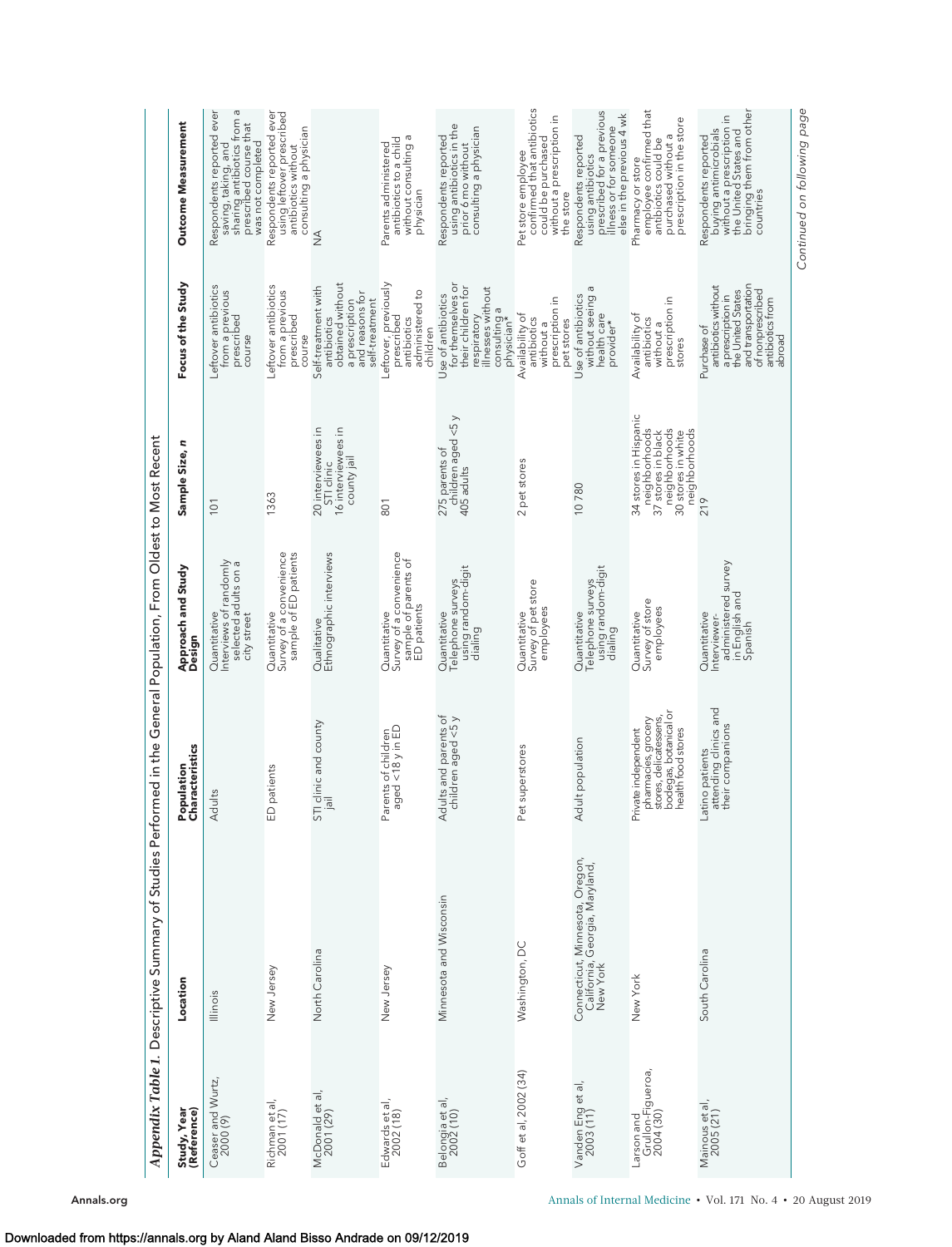| Appendix Table 1-Continued            |                          |                                                                                                          |                                                                                                                                                                                     |                                                                                                                                                    |                                                                                                                                      |                                                                                                                                                                                                                               |
|---------------------------------------|--------------------------|----------------------------------------------------------------------------------------------------------|-------------------------------------------------------------------------------------------------------------------------------------------------------------------------------------|----------------------------------------------------------------------------------------------------------------------------------------------------|--------------------------------------------------------------------------------------------------------------------------------------|-------------------------------------------------------------------------------------------------------------------------------------------------------------------------------------------------------------------------------|
| Study, Year<br>(Reference)            | Location                 | Characteristics<br>opulation                                                                             | Approach and Study<br>Design                                                                                                                                                        | Sample Size, n                                                                                                                                     | Focus of the Study                                                                                                                   | <b>Outcome Measurement</b>                                                                                                                                                                                                    |
| Larson et al, 2006 (22)               | New York                 | employees of local<br>Hispanic community<br>members and<br>bodegas                                       | administered survey<br>component) and<br>Mixed methods<br>tocus groups<br>quantitative<br>component)<br>(qualitative<br>in Spanish<br>Interviewer-                                  | insurance, 6 Latina<br>women without health<br>employees, 19 Latina<br>Quantitative: 25<br>Qualitative: 5 bodega<br>women with health<br>insurance | obtained without<br>and storage of<br>antibiotics<br>a prescription<br>Antibiotics                                                   | States and abroad, using<br>and storing antibiotics at<br>from stores in the United<br>leftover antibiotics from<br>previous prescriptions,<br>without a prescription<br>Interviewees reported<br>getting antibiotics<br>home |
| Mainous et al,<br>2008 (39)           | South Carolina           | immigrants<br>dult Latino                                                                                | Focus groups in Spanish<br>Qualitative                                                                                                                                              | Three focus groups: 28                                                                                                                             | Factors affecting<br>Latino adults' use<br>of antibiotics<br>prescription<br>without a                                               | $\frac{4}{2}$                                                                                                                                                                                                                 |
| Coffman et al,<br>2008 (31)           | North Carolina           | mmigrants from<br>Central or South<br>America                                                            | Qualitative<br>Focus groups in Spanish                                                                                                                                              | Three focus groups: 19                                                                                                                             | practices and use<br>without medical<br>Self-prescription<br>of antibiotics<br>advice                                                | ≨                                                                                                                                                                                                                             |
| Goldsworthy et al,<br>2008 (12)       | National survey          | ersons aged 12-44 y<br>in public spaces in<br>cities                                                     | Quantitative<br>One-on-one interviews<br>in English and<br>Spanish                                                                                                                  | 700                                                                                                                                                | sharing behavior<br>(loaning and<br>medication-<br>borrowing)<br>Prescription                                                        | borrowing or loaning<br>antibiotics<br>Respondents reported                                                                                                                                                                   |
| Mainous et al,<br>2009 (32)           | South Carolina           | atino adults                                                                                             | Quantitative<br>Before-and-after<br>controlled study<br>using surveys in<br>Spanish                                                                                                 | 219 (preintervention)<br>229 (postintervention)<br>243 (control community)                                                                         | antibiotic use in a<br>nonprescription<br>intervention on<br>Evaluation of the<br>educational<br>effect of an<br>community<br>Latino | Percentage of respondents<br>who bought antibiotics<br>without a prescription                                                                                                                                                 |
| Mainous et al,<br>2009 (35)           | South Carolina           | selling antibiotics<br>nternet vendors<br>prescription<br>without a                                      | major search engines<br>(Google and Yahoo!),<br>"purchase antibiotics<br>Internet search using 2<br>with the keywords<br>prescription" and<br>"online"<br>Quantitative<br>without a | 138 vendors                                                                                                                                        | prescription to a<br>antibiotics with<br>Internet vendors<br>that would sell<br>United States<br>buyer in the<br>or without a        | vendors that would sell<br>antibiotics without a<br>Number of Internet<br>prescription                                                                                                                                        |
| Goldsworthy and<br>Mayhorn, 2009 (13) | National survey          | 12-17 y in públic<br>spaces in urban and<br>suburban locations<br>Adolescents aged                       | One-on-one interviews<br>in English and<br>Quantitative<br>Spanish                                                                                                                  | 594                                                                                                                                                | sharing behavior<br>loaning and<br>medication-<br>borrowing)<br>Prescription                                                         | loaning or borrowing<br>antibiotics<br>Respondents reported                                                                                                                                                                   |
| Landers et al,<br>2010 (23)           | New York                 | atino female heads of<br>participating in a<br>trial on upper<br>households<br>respiratory<br>infections | administered survey<br>Quantitative<br>in Spanish<br>Interviewer-                                                                                                                   | 100                                                                                                                                                | with antibiotics*<br>Self-medication                                                                                                 | antibiotics for themselves<br>or their children<br>Respondents reported<br>self-medication with                                                                                                                               |
| Scanfeld et al,<br>2010 (40)          | National Internet search | witter updates<br>mentioning<br>antibiotics                                                              | Qualitative<br>Review of Twitter status<br>updates                                                                                                                                  | 1000 Twitter status<br>updates                                                                                                                     | misuse or<br>misunderstanding<br>Cases of potential<br>of antibiotics                                                                | Combinations: "leftover<br>+ antibiotics"<br>"share + antibiotics"<br>$"$ extra + antibiotics"                                                                                                                                |
|                                       |                          |                                                                                                          |                                                                                                                                                                                     |                                                                                                                                                    |                                                                                                                                      | Continued on following page                                                                                                                                                                                                   |

Downloaded from https://annals.org by Aland Aland Bisso Andrade on 09/12/2019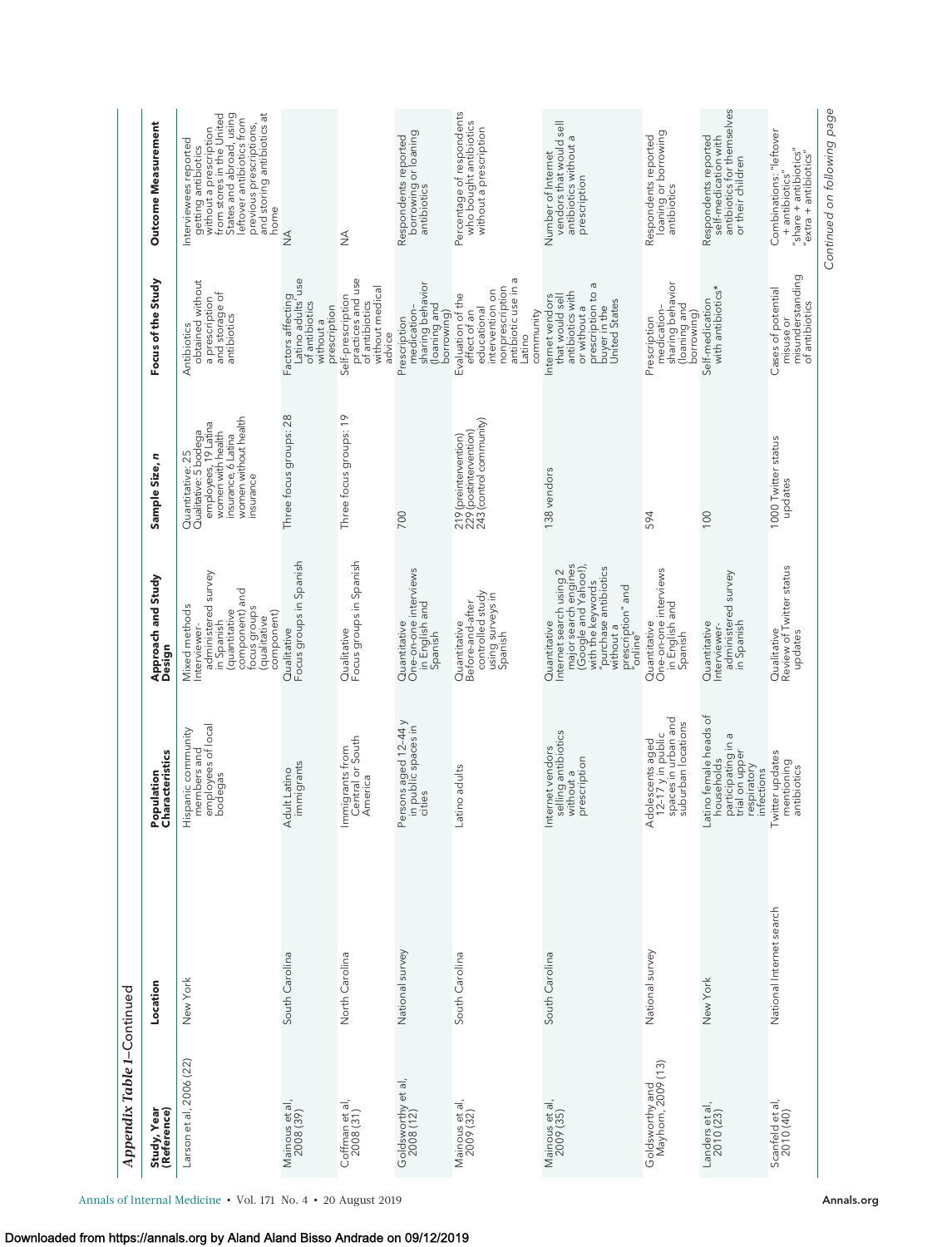| Appendix Table 1-Continued           |                                                              |                                                                                                                                                                  |                                                                                                                                                                                               |                                                                                                 |                                                                                                                                                                |                                                                                                                                                                                            |
|--------------------------------------|--------------------------------------------------------------|------------------------------------------------------------------------------------------------------------------------------------------------------------------|-----------------------------------------------------------------------------------------------------------------------------------------------------------------------------------------------|-------------------------------------------------------------------------------------------------|----------------------------------------------------------------------------------------------------------------------------------------------------------------|--------------------------------------------------------------------------------------------------------------------------------------------------------------------------------------------|
| Study, Year<br>(Reference)           | Location                                                     | <b>Characteristics</b><br>Population                                                                                                                             | Approach and Study<br>Design                                                                                                                                                                  | Sample Size, n                                                                                  | Focus of the Study                                                                                                                                             | Outcome Measurement                                                                                                                                                                        |
| Ward et al, 2011 (19)                | Philadelphia, Pennsylvania                                   | atients in ED, internal<br>general medicine<br>medicine, and                                                                                                     | administered survey<br>Quantitative<br>Interviewer-                                                                                                                                           | 641                                                                                             | borrowing of<br>medications,<br>prescription<br>including<br>antibiotics<br>Patterns of                                                                        | Respondents reported ever<br>using an antibiotic<br>without a prescription<br>(borrowing)                                                                                                  |
| Horton and Stewart,<br>2012 (33)     | California                                                   | Mexican migrant farm<br>workers                                                                                                                                  | In-depth interviews in<br>Qualitative<br>Spanish                                                                                                                                              | 23                                                                                              | with antibiotics <sup>*</sup><br>self-medication<br>Reasons for                                                                                                | $\frac{1}{2}$                                                                                                                                                                              |
| Wieczorkiewicz et al,<br>2013 (14)   | lllinois                                                     | Adult residents of<br>Cook County                                                                                                                                | via random-digit<br>dialing in English and<br>Spanish<br>Telephone interviews<br>Quantitative                                                                                                 | 445                                                                                             | Storage of<br>antibiotics*                                                                                                                                     | Respondents reported that<br>they stored antibiotics at<br>home                                                                                                                            |
| Sánchez, 2014 (24)                   | Florida                                                      | atino migrant workers<br>participating in<br>Project Salud (aimed<br>implementation of<br>an HIV prevention<br>at engaging this<br>community in<br>intervention) | questionnaire using<br>Spanish (qualitative<br>computer-assisted<br>component) and<br>ocus groups in<br>Mixed methods<br>self-interview<br>(quantitative<br>component)<br>Structured<br>audio | Quantitative: 278<br>Qualitative: 24                                                            | Self-reported use of<br>prescription and<br>nonprescription<br>associated with<br>antibiotic use<br>antibiotics<br>without a<br><b>lactors</b>                 | Respondents reported use<br>of antibiotics without $\frac{3}{2}$<br>prescription, including<br>injected antibiotics, in<br>the previous 12 mo                                              |
| Francois Watkins et al,<br>2015 (15) | National U.S. survey                                         | Adult consumers living<br>in the United States,<br>including Hispanic<br>consumers                                                                               | survey in English and<br>random-digit dialing<br>Spanish using both<br>CDC national Internet<br>and address-based<br>sampling methods<br>Quantitative                                         | 4044 consumers in<br>3502 consumers in<br>2013<br>consumers in<br>1000 Hispanic<br>2012<br>2013 | grocery store, or<br>friend or family<br>neighborhood<br>obtained from<br>prescribed<br>member<br>Antibiotics<br>courses,<br>leftover                          | obtaining antibiotics not<br>prescribed by a clinician<br>neighborhood grocery<br>store, or a friend or<br>Respondents reported<br>from leftover stored<br>family member<br>antibiotics, a |
| Zoorob et al,<br>2016 (20)           | Texas                                                        | waiting rooms of a<br>private primary care<br>primary care clinics<br>clinic and 2 public<br>Adult patients in the                                               | survey in English and<br>Self-administered<br>Quantitative<br>Spanish                                                                                                                         | 400                                                                                             | nonprescription<br>previous 12 mo,<br>including actual<br>antibiotics, and<br>Nonprescription<br>antibiotic use<br>storage of<br>use in the<br>intended<br>use | systemic antibiotics in the<br>previous 12 mo, storage<br>of antibiotics at home,<br>nonprescription use of<br>Respondents reported<br>and intended use of<br>nonprescribed<br>antibiotics |
| Kahan, 2018 (16)                     | National survey via Amazon<br>Mechanical Turk                | arents                                                                                                                                                           | Anonymous online<br>Quantitative<br>survey                                                                                                                                                    | 496                                                                                             | Antibiotic diversion                                                                                                                                           | Saving leftover antibiotics<br>and diverting antibiotics<br>from the child to whom<br>they were prescribed to<br>the child's siblings and<br>parents, unrelated<br>children, and adults    |
| * One of the research questions.     | CDC = Centers for Disease Control and Prevention; ED = emerg |                                                                                                                                                                  | ency department; NA = not available; STI = sexually transmitted infection.                                                                                                                    |                                                                                                 |                                                                                                                                                                |                                                                                                                                                                                            |